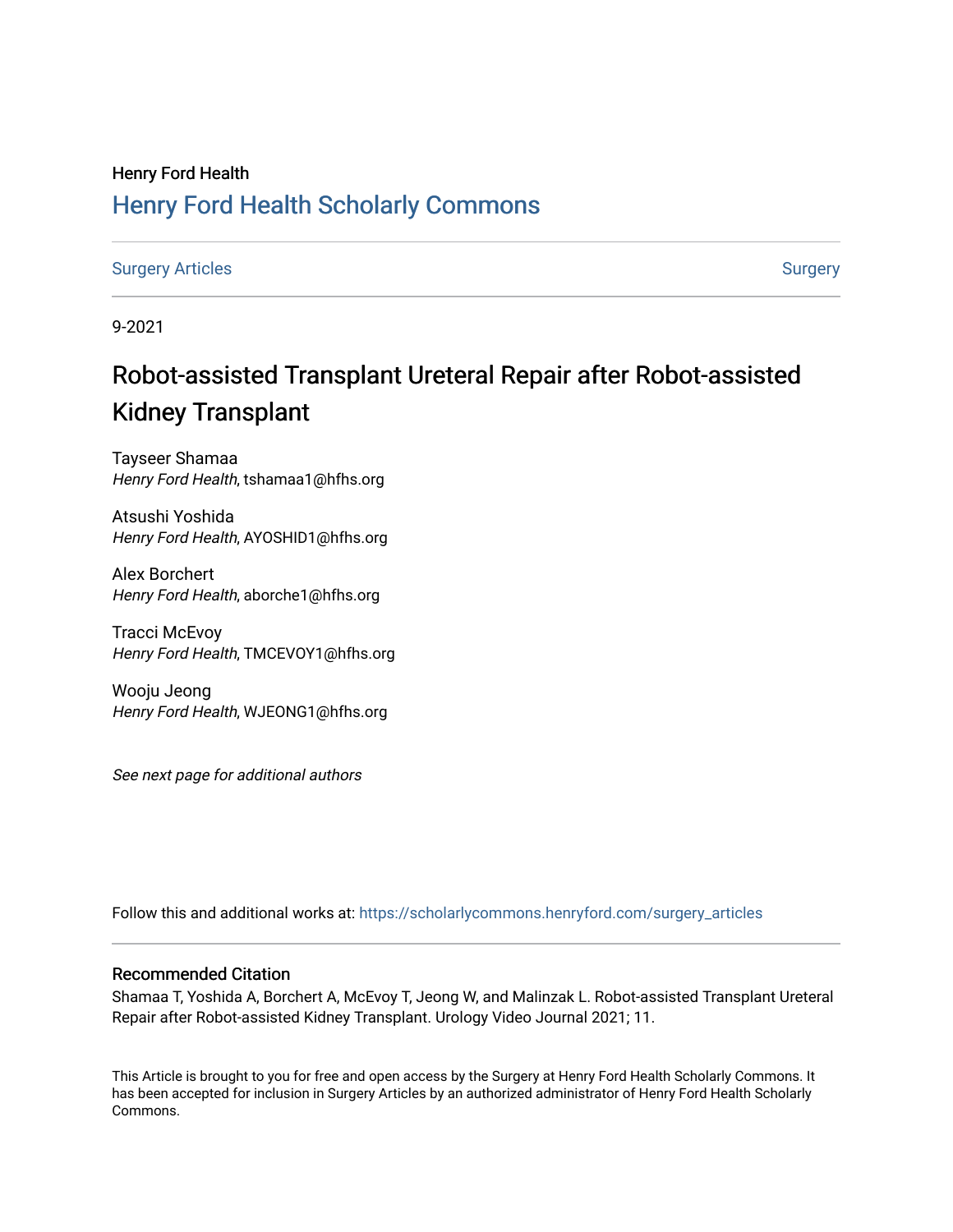### Authors

Tayseer Shamaa, Atsushi Yoshida, Alex Borchert, Tracci McEvoy, Wooju Jeong, and Lauren Malinzak